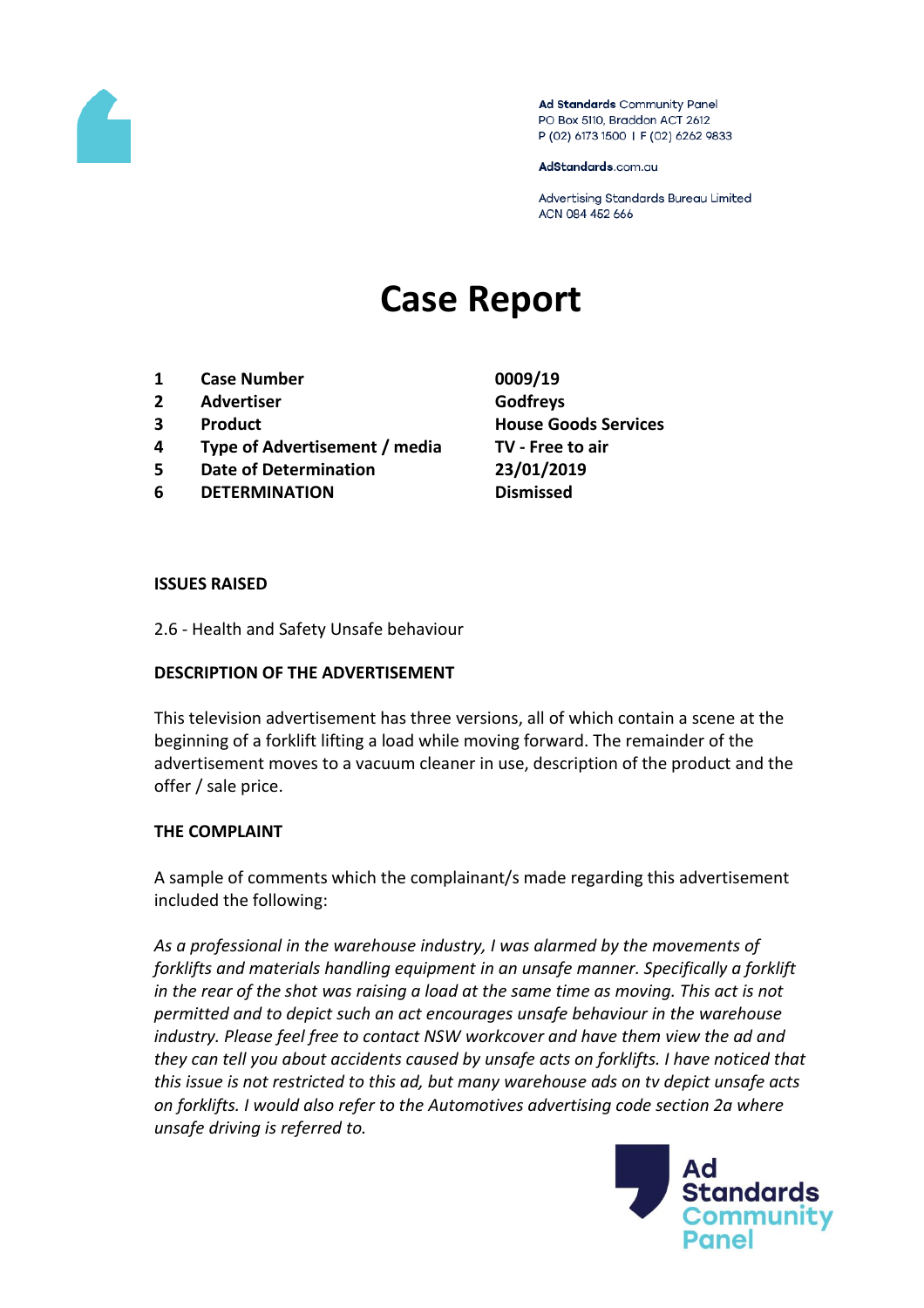

#### **THE ADVERTISER'S RESPONSE**

Comments which the advertiser made in response to the complainant/s regarding this advertisement include the following:

*The basis of the complaint is that for a short time a forklift in the rear of the shot was raising a load at the same time as moving and that the complainant believes this to be unsafe.*

*We refute the claim that the driving was unsafe. Our forklift operator was on a flat, clean, smooth surface, driving at low speed with clear vision and not turning a corner. The forklift drivers are all fully licensed. The forklift weighs 4815KG. The dead weight of the stock and pallet is 285KG at approximately 3000mm height. The forklift is rated to carry 2040KG at 6600mm height, therefore the load was clearly within it''s operating limits.*

*We have also contacted Worksafe in Victoria they have re-confirmed that there is nothing in the legislation that states that you cannot drive a forklift with a load elevated.*

## **THE DETERMINATION**

The Ad Standards Community Panel (the Panel) considered whether this advertisement breaches Section 2 of the AANA Code of Ethics (the Code).

The Panel noted the complainant's concern that the advertisement depicts the use of a forklift in an unsafe manner.

The Panel viewed the advertisement and noted the advertiser's response.

The Panel considered whether the advertisement was in breach of Section 2.6 of the Code. Section 2.6 of the Code states: "Advertising or Marketing Communications shall not depict material contrary to Prevailing Community Standards on health and safety".

The Panel noted the complainant's concern that the advertisement features a depiction of a forklift moving forward and raising a load at the same time, and that this was unsafe.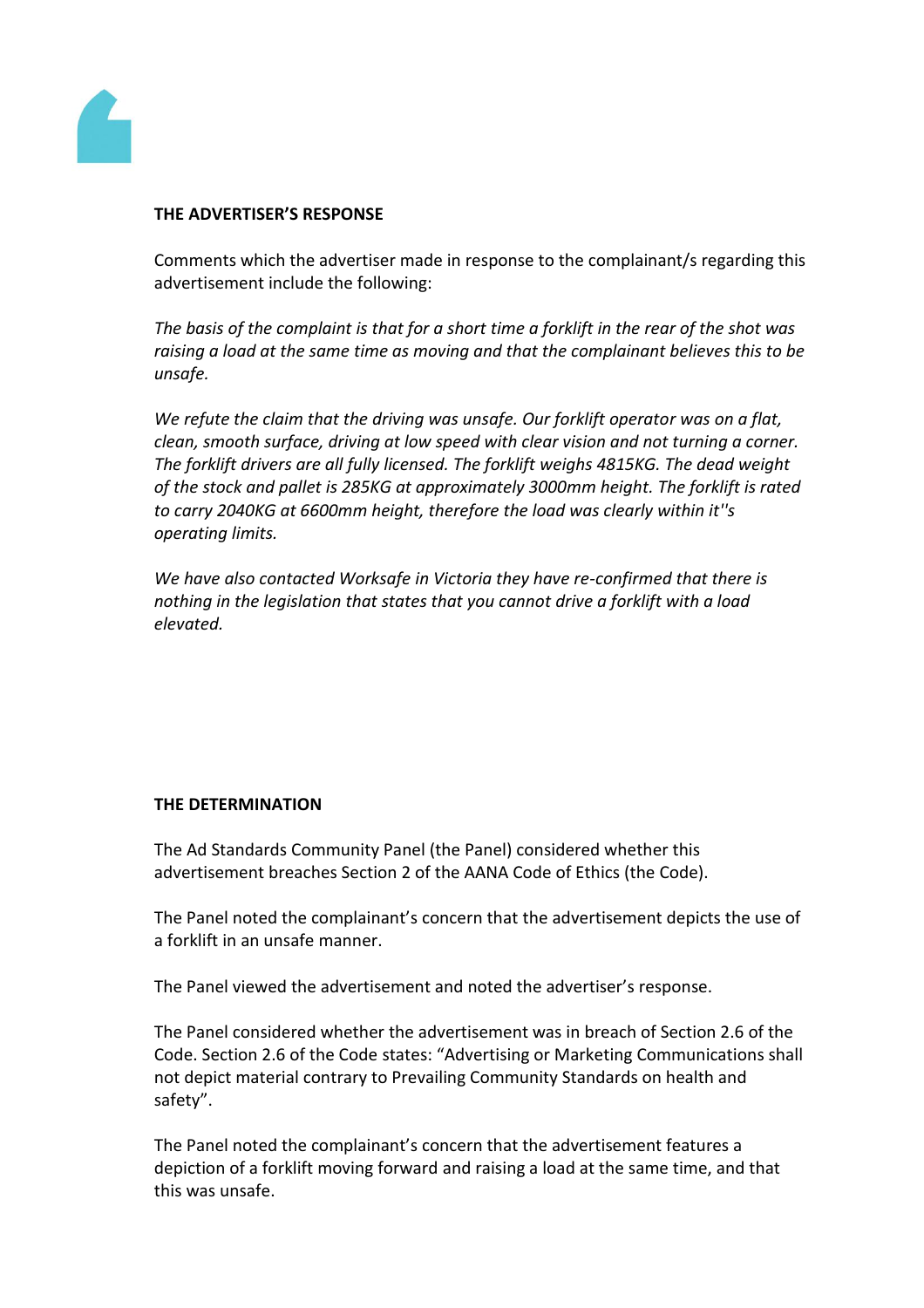

The Panel note the advertisement feature a scene at the beginning of multiple forklifts moving around a warehouse and man in high-vis inviting the viewer to come into Godfrey's to view their specials. The rest of the ad details product prices and benefits.

The Panel noted the advertiser's response that the forklift was operated in a safe manner by a licensed fork-lift operator.

The Panel noted that while SafeWork Australia guidelines don't specifically state the operator should not move forward while raising a load, they do recommend: "When operating a forklift you should drive with the fork arms as close to the ground as reasonably practicable, with the tips of the fork arms tilted slightly upwards and away from the ground, whether driving with or without a load" and

"When operating a forklift you should look in the direction of travel and keep a clear view of the way ahead"

(https://www.safeworkaustralia.gov.au/system/files/documents/1703/forkliftsinformation-sheet.pdf)

The Panel considered that the forklift may be considered to be going against recommendations for workplace safety, however noted that these recommendations are not laws and are dependent on the situation.

The Panel considered that the forklift that is seen to be raising a load and moving forward at the same time is in the background of the advertisement, and is not the focus of the advertisement. The Panel considered that the height of the load would mean that the vision of the forklift operator was not impaired. The Panel considered that the vision of the forklift lasts for less than two seconds. The Panel considered that most people viewing the advertisement would not notice the forklift at all, let alone notice the way it is being driven.

The Panel considered it was unlikely anyone would see the advertisement and believe it to condone unsafe operation of forklifts, or would attempt to copy the behaviour in the advertisement. The Panel considered that the advertisement did not depict material contrary to prevailing community standards on health and safety and did not breach Section 2.6 of the Code.

Finding that the advertisement did not breach any other section of the Code the Panel dismissed the complaint.